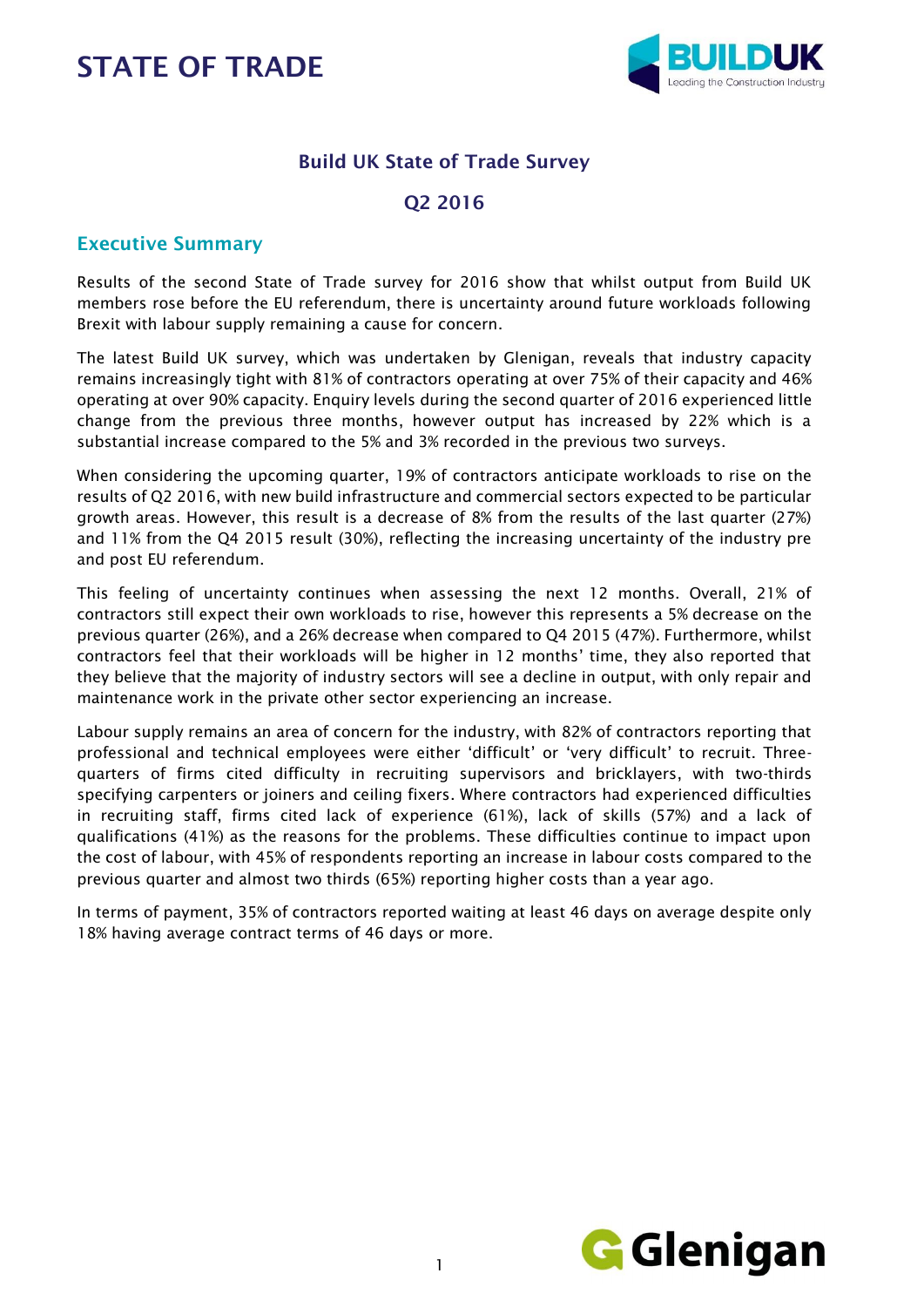

### **Enquiries**

Contractors reported enquiry levels during the second quarter of 2016 were similar to the previous three months. One third (33%) of contractors reported an increase in enquiries compared to the previous quarter while 29% reported a decrease, giving a net balance of just 4 points.

Enquiry levels were similarly ahead compared to Q2 2015; 45% of contractors reported an increase against 32% recording a decline, giving a net balance of 13%. The year on year rise in enquires was driven by increases in the industrial, commercial and private housing sectors, although a small balance of contractors (5%) reported that commercial enquiries were down on the first quarter of 2016. In contrast, contractors on balance reported fewer enquires for public funded and infrastructure projects for the second straight quarter.



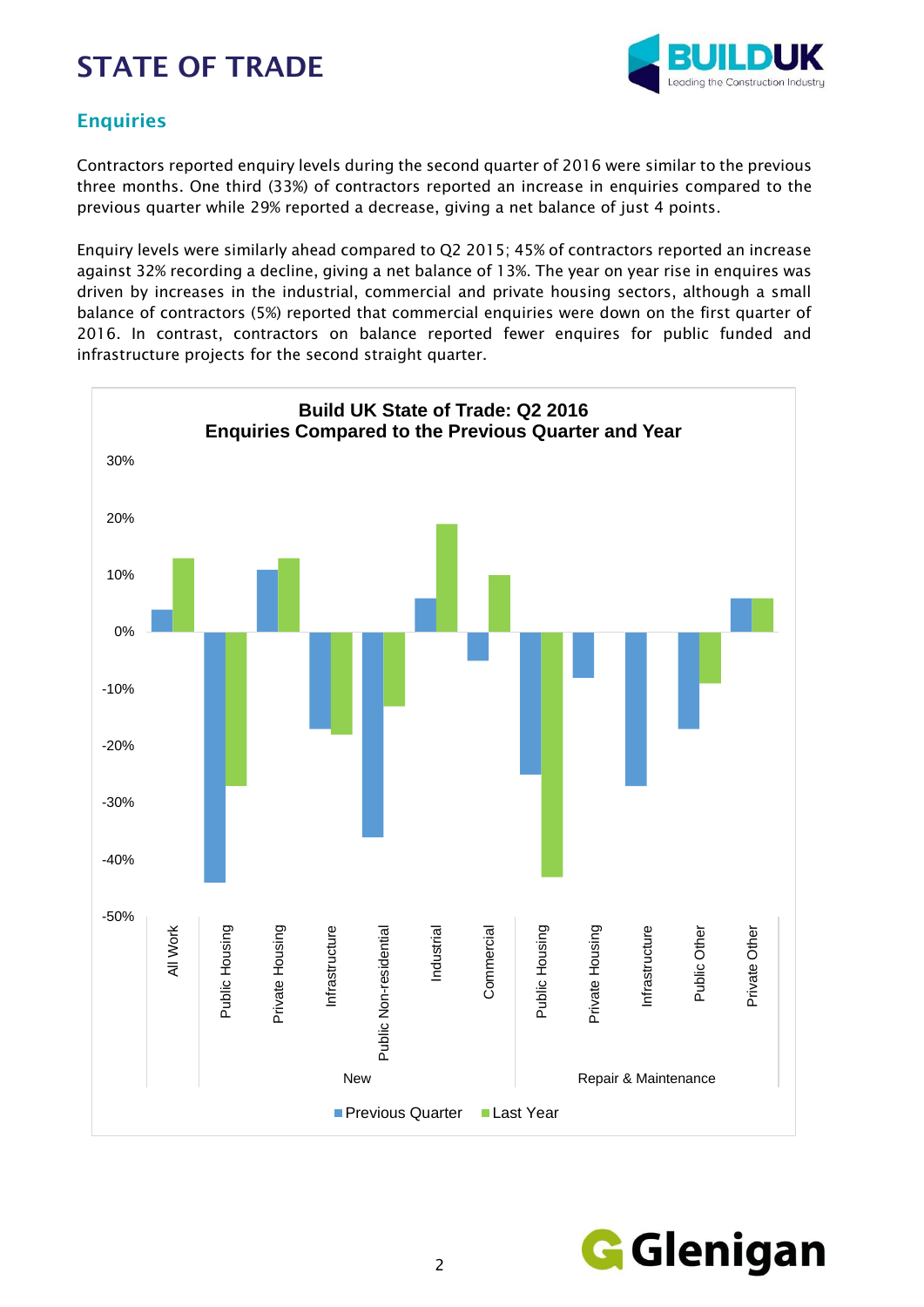

### **Output**

45% of contractors reported an increase in output compared to the previous quarter. This compares with 23% of respondents who recorded a decline, giving a balance of 22 points. This is a marked improvement on the net balances of 5 points and 3 points recorded in the previous two surveys.

Compared to a year earlier the rise in output was more modest; 40% of contractors reported a rise compared to 30% recording a decline, giving a balance of 10 points. 22% of contractors reported increases in new build private housing, 20% in industrial work and 11% in new build private housing.



### Work in Hand

30% of contractors regard their current levels of work in hand as normal. 40% of contractors currently have higher than normal levels and 30% currently have lower than normal levels, giving a resultant balance of 10 points; an increase from -3 points reported last quarter.

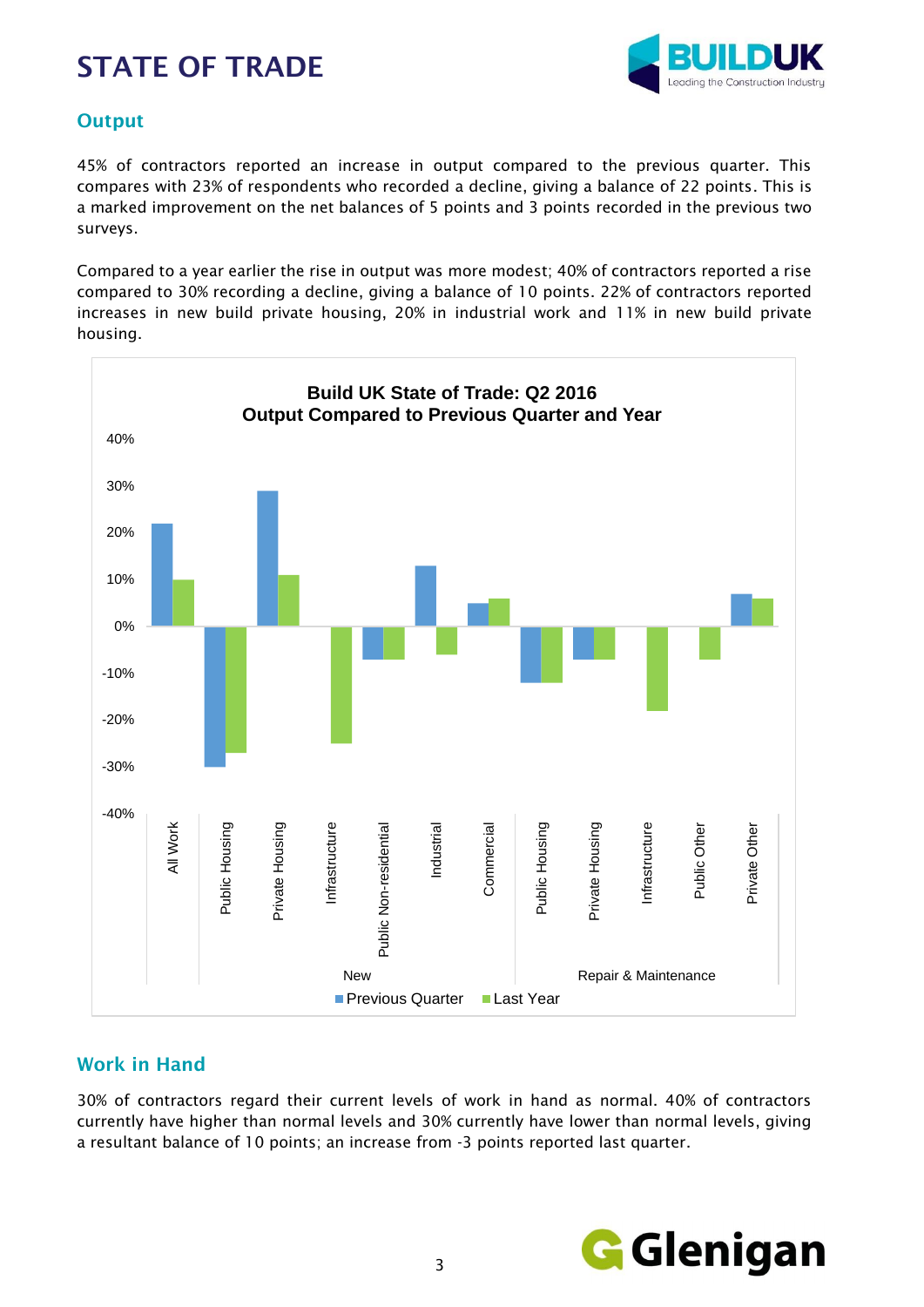

### Anticipated Workload

19% of contractors expect workloads to rise in Q3 2016 compared to Q2 2016, with new build infrastructure and commercial sectors expected to be particular growth areas. This represents a decrease of 8% from last quarters' results (27%) and 11% from the Q4 2015 result (30%), reflecting the uncertainty of the industry pre and post Brexit.

This feeling of uncertainty continues when Contractors were asked to anticipate workloads during the next 12 months: overall 21% of contractors expect workloads to rise, a percentage which is 5% lower than the previous quarter (26%), and 26% lower than Q4 2015 (47%). Furthermore, whilst overall contractors felt that their own workloads would increase in 12 months' time, they also reported that they believe that the majority of sectors across the industry would see a decline in output, with only R&M work in the private other sector seeing an increase in output.



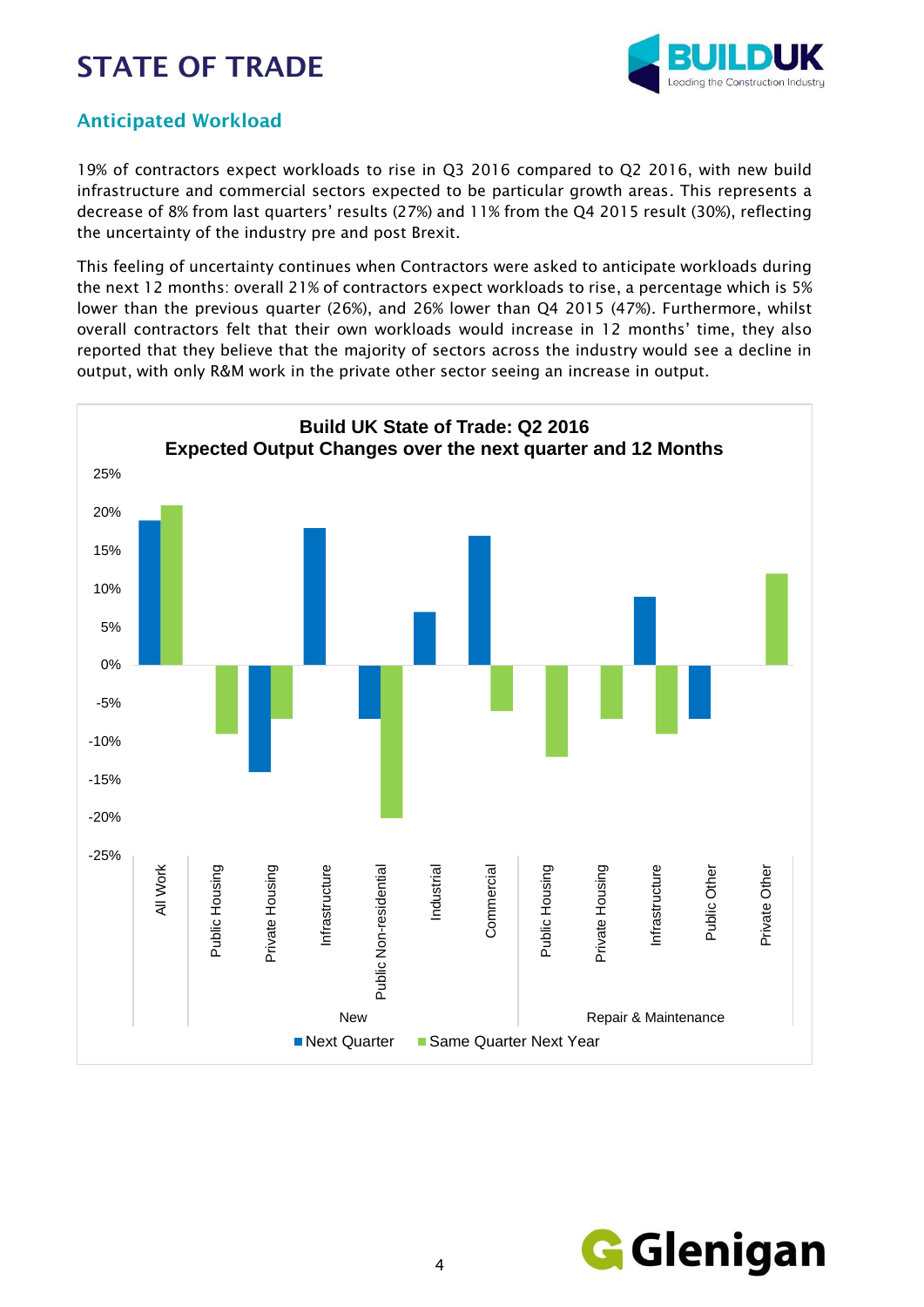

#### Recruitment

Labour availability appears to have improved marginally during the second quarter. Nevertheless, recruitment remained difficult across a range of trades. Recruitment of professional/technical employees has consistently been a problem area in the last three surveys and was identified as either 'difficult' or 'very difficult' by the highest proportion (82%) of firms during the second quarter of 2016. Three-quarters of firms reported that supervisors and bricklayers were 'difficult' or 'very difficult' to recruit.

Carpenters/joiners, and ceiling fixers were also amongst the most difficult to recruit, with over two-thirds of firms reporting that recruitment was 'difficult' or 'very difficult'. The availability of roofers, cladders and plasterers appears to have improved during Q2 2016, with far fewer contractors reporting that recruitment was 'difficult' or 'very difficult' than had done in the previous survey. In contrast there was a marked increase in contractors reporting difficulty recruiting plumbers.



Where contractors had experienced difficulties in recruiting staff, firms cited lack of experience and lack of skills as a factor in 61% and 57% of cases respectively. Lack of qualifications was cited as a factor in 41% of cases. Other reasons identified by contractors related to the general supply of skilled labour, lack of commitment from applicants and poor spoken English skills.

These recruitment difficulties are impacting contractors' business performance with 18% of firms reporting that labour shortages had resulted in the late completion of work and 16% reporting that it had resulted in them being unable to bid for work.

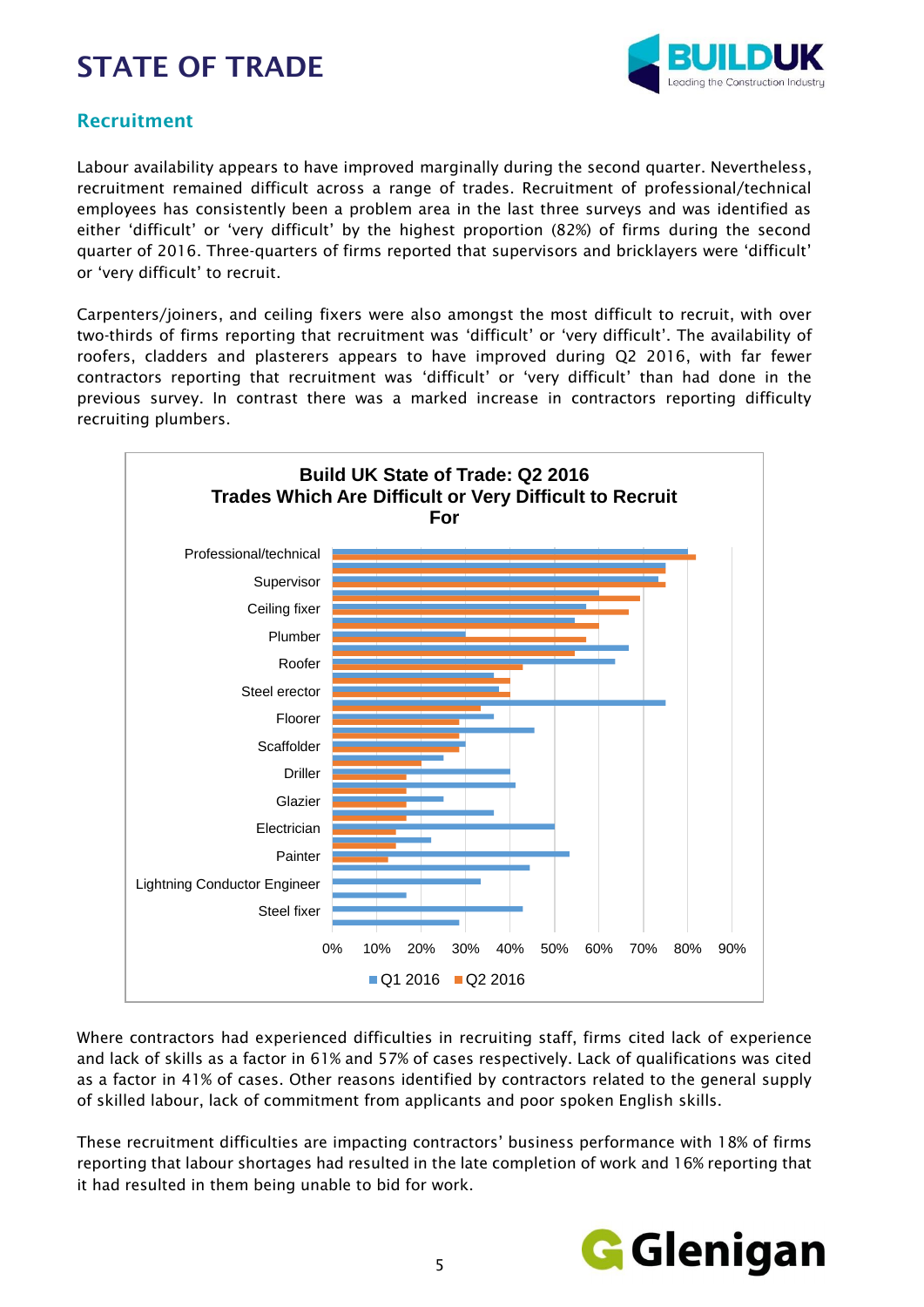

### Capacity, Costs and Prices

Contractors are continuing to report working at close to full capacity with 81% of firms operating above 75% capacity, and 46% operating at over 90% capacity. Compared to last quarter, this is an increase of 6% of firms working above 75% capacity, and 3% working at over 90% capacity. Over the 12 months to June 2016, 73% of firms were operating at least 76% of their capacity and 43% were operating at over 90% capacity.

On balance, slightly fewer contractors have seen their profit margins rise rather than fall. Compared to the previous quarter, 18% saw margins rise compared to 21% who saw them fall. Overall profit margins during the second quarter were unchanged compared to a year ago, with 24% of firms reporting an increase in margins offset by a similar proportion reporting tighter margins.

16% of contractors reported a rise in tender prices compared to the previous quarter, and 23% experienced a rise since the corresponding quarter last year.

Over the last quarter, a similar balance of respondents judged that labour costs had risen (45%) to those reporting a rise in material costs (44%). Furthermore, 40% of contractors reported a rise in all building costs.

Compared to the same quarter last year, 65% of contractors reported that their labour costs had risen, 58% that material costs had increased and just over half (51%) that their overall building costs had grown.